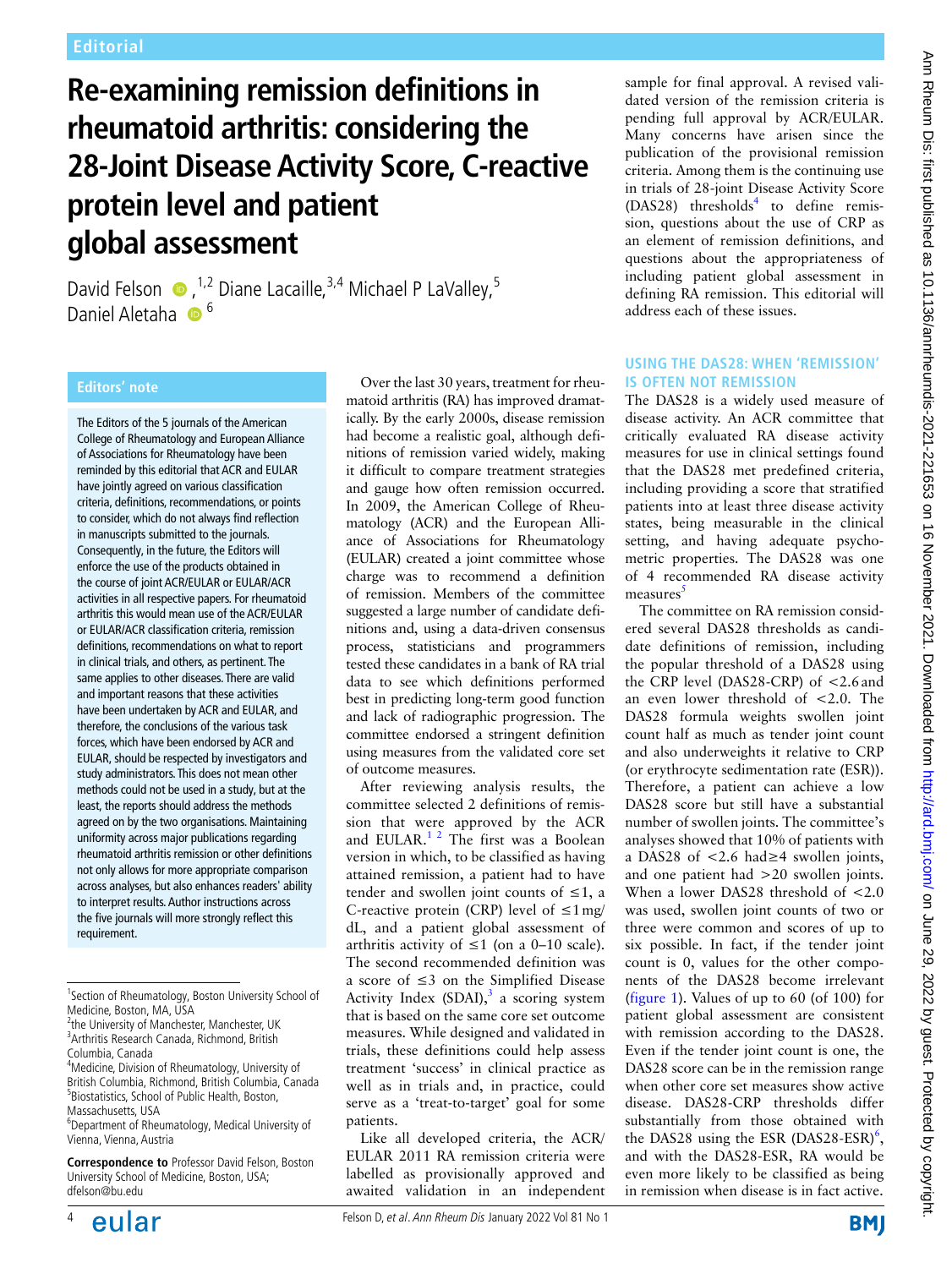

**Figure 1** The contribution of each component of the 28-joint disease activity score using the C-reactive protein level (DAS28-CRP) to remission (score  $<$ 2.6 (solid horizontal line)) when other components are in the range of remission. Red dotted line represents TJC = 0 and blue dotted line represents TJC = 1. The DAS28-CRP is composed of 4 components: CRP level (A), tender joint count (TJC) (B), swollen joint count (SJC) (C), and patient global assessment of arthritis activity (D). in each graph, it is assumed that the three components other than the one depicted met the threshold for remission (CRP 0.5, TJC 0 (red dashed lines) or 1 (blue dashed lines), SJC 0, patient global assessment 1). Note that when the TJC is 0, most values of CRP and patient global assessment yield a DAS28 of <2.6 ('remission'), and SJC <10 yields DAS28 'remission'.

One other major criterion was that patients whose disease was in remission at 6 months or 12 months in a 2year trial should be likely to have both good and stable functional and radiographic outcomes later in the same trial. Patients in whom DAS28 remission was achieved had worse radiographic outcomes than those achieving remission according to other definitions (no change in the Sharp score<sup>7</sup> or the Sharp/ van der Heijde score).<sup>8</sup> Ultimately, the committee rejected DAS28 candidates as definitions of remission because swollen joint counts were too high to be consistent with clinical remission and because DAS28 'remission,' even with the use of stricter thresholds, did not predict good combined functional and radiographic outcomes as well as the predictive ability that was observed using the remission definitions selected by the committee.

Other studies carried out since the publication of ACR/EULAR remission criteria provided additional evidence that the DAS28 should not be used to define remission. Saleem *et al*<sup>9</sup> demonstrated that among patients whose RA was in remission according to the DAS28, power Doppler ultrasound showed considerable disease activity unless disease was also in remission according to the SDAI. Lee *et al*<sup>10</sup>

reported that joint pain was present and persisted in patients whose disease was in remission according to the DAS28 but was absent if remission was classified according to the Boolean definition. Analyses from the AGREE trial of abatacept vs placebo $11$ confirmed that patients in whom remission was achieved according to the DAS28 subsequently had worse mean scores on the Health Assessment Questionnaire  $(HAQ)^{12}$  than those in whom remission was attained according to the SDAI. Schoels *et al* reported, from an analysis of 3 large multicentre RA trials, that among patients with a DAS28 of <1.9, those whose disease was not in remission according to the ACR/ EULAR criteria still had an average of 2–3 swollen joints.<sup>13</sup>

Given the problems with use of the DAS28 to define remission, why is it so widely used? First, the DAS28 is a commonly used disease activity measure and it is easy to apply a threshold in data already being acquired, although the requisite elements of the ACR/ EULAR definitions of remission are also acquired. Another potential reason relates to industry-sponsored RA trials. A definition based on a DAS28 of <2.6 yields remission rates far higher than definitions endorsed by the ACR/EULAR, and treatments therefore appear more efficacious with use of the DAS28. Further, use of a definition that yields a higher remission rate improves statistical power. The same absolute difference in remission rates between two drugs is more likely to reach statistical significance when remission rates are higher. Finally, DAS28 use is mandated by some regulatory agencies. Many reports do not even include data on other measures of remission.

# **When remission definitions favour some treatments over others**

Reliance on the CRP level to define RA remission is an emerging concern.<sup>14</sup> CRP is the second most heavily weighted variable in the DAS28 formula. The armamentarium for treatment of RA includes effective biologic agents that have different effects on CRP; interleukin-6 and JAK inhibitors both directly reduce CRP, whereas abatacept and rituximab do not. If the DAS28-CRP is used in a trial comparing the efficacy of abatacept and JAK inhibitors, even if effects on joint counts and patient-reported outcomes are the same, JAK inhibitors would score better, as seen in one recent trial. $^{15}$  In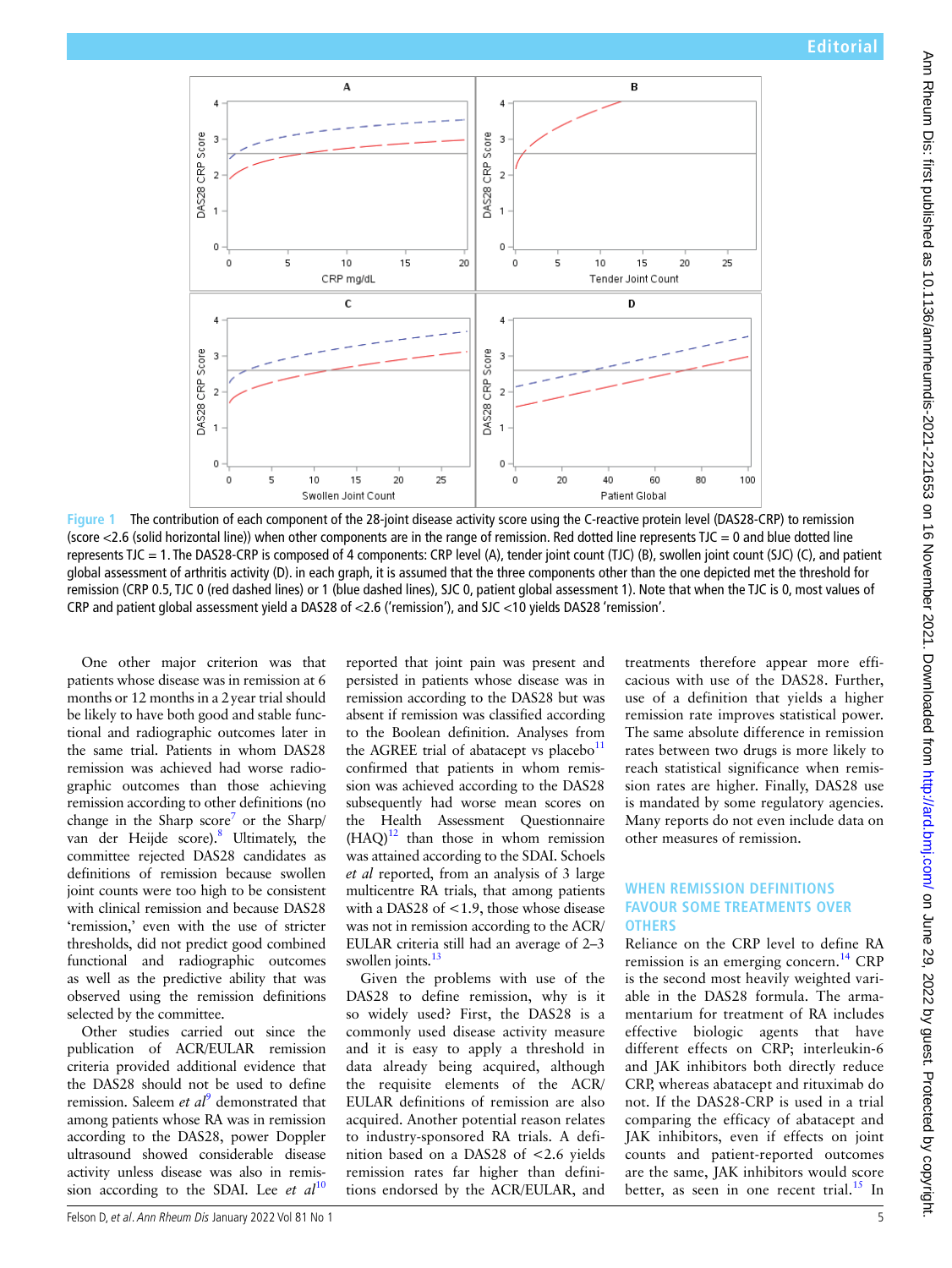**Table 1** Proportion of patients with good outcomes (both radiographic and functional) in three multicentre rheumatoid arthritis trials†

|                                           | <b>Candidate remission definition</b> |                                                              |
|-------------------------------------------|---------------------------------------|--------------------------------------------------------------|
| Patients with good outcomes* all $\leq 1$ | TJC, SJC, and CRP level               | TJC, SJC, CRP level, and patient global<br>assessment all ≤1 |
| In remission, %                           | 46                                    | 66                                                           |
| Not in remission, %                       | 17                                    | 17                                                           |
| Positive likelihood ratio<br>(95% CI)     | $3.1(1.9 \text{ to } 5.3)$            | 7.2 (3.5 to 14.8)                                            |

\*Based on remission status at 6 months after baseline. Good radiographic outcome was defined as a change of 0 in the Sharp/van der Heijde score between 12 months and 24 months after baseline. Good functional outcome was defined as a change of 0 in the.Health Assessment Questionnaire between 12 and 24 months after baseline and a score of ≤0.5 at both 12 and 24 months.

†Excluding patient global assessment compromises the ability to predict good outcomes (from ref. 1). TJC=tender joint count: SJC=swollen joint count:.

CRP, C reactive protein.;

another trial comparing biologic agents, the authors acknowledged avoiding use of the DAS28-CRP because of this bias.<sup>16</sup> The ACR/EULAR provisional criteria allow for remission definitions that exclude acute-phase reactants, using a 3-variable version of the Boolean definition and the Clinical Disease Activity Index $17$  instead of the SDAI. Further, while the full ACR/EULAR remission definitions include acute-phase reactants, they are not weighted as heavily as in the DAS28-CRP (or the DAS28-ESR).

# **Concerns about inclusion of the PATIENT GLOBAL ASSESSMENT**

Yet another concern about the provisional definitions of remission has been championed by Ferreira *et al*. 18 They point out that a patient's global assessment of their arthritis activity often is based on considerations unrelated to current disease activity, such as pain from joint damage, and that this measure should not be included in definitions of remission. The factors that most influence the patient global activity measure are pain and fatigue. Ferreira *et al* analyses suggest that removing the patient global assessment would not compromise the ability to predict later radiographic outcomes in RA, although they acknowledge that patient global assessment is a powerful predictor of function (as measured by the HAQ). High patient global assessment scores not only correlate with poor concurrent physical function, but they identify patients whose physical function is worsening.<sup>19 20</sup> If patient global assessment is removed, remission criteria no longer predict future patient function well.

In addition to its being the only patientreported outcome measure included in remission definitions and the importance of including the patient perspective, there are other critical reasons to include patient global assessment as a component of remission. First, the patient global assessment reflects components of disease activity that are otherwise not captured, including fatigue and pain, as well as inflammation in joints not included in a 28-joint count, such as the feet and ankles. This may be why high patient global assessment scores, even when 28-joint counts are low, identify patients at high risk of later functional loss. Second, the patient global assessment is among the most sensitive, if not the most sensitive, outcome measure in RA.<sup>20</sup> It improves much more with active RA treatment than with placebo, suggesting that it provides a window into disease activity related to systemic inflammation not detected by tender and swollen joint counts. Therefore, eliminating patient global assessments from RA trial outcomes would compromise the ability to distinguish the comparative efficacy of different treatments. This would occur at a time when, given the large armamentarium of treatments available, there is a particular need to maximise the ability to differentiate their efficacy. In addition, inclusion of patient global assessment markedly increases the likelihood that patients in whom remission is attained will have both good radiographic outcomes and good functional outcomes later (table 1), and ensures that the definition of remission captures non-radiographic outcomes that are important to patients.

### **Conclusions**

With remission achievable in RA, making the definition of remission stringent will ensure that patients benefit from comprehensive control of their disease. The DAS28 should not be used to define remission because, even with the use of low thresholds, many patients whose disease is in 'remission' will still have a number of swollen joints and active disease. Also, given its dependence on the CRP value, use of the DAS28 makes it difficult to differentiate efficacious treatments with dissimilar effects on acute-phase reactant levels. Defining remission without asking patients to provide any information about their disease activity—not to mention failing to collect data on any patientreported outcomes—risks losing valuable information on treatment efficacy.

#### **Handling editor** Daniel H Solomon

**Contributors** All authors drafted the article, revised it critically for important intellectual content and approved the final version to be published.

**Funding** The authors have not declared a specific grant for this research from any funding agency in the public, commercial or not-for-profit sectors.

**Competing interests** None declared.

**Patient and public involvement** Patients and/or the public were not involved in the design, or conduct, or reporting, or dissemination plans of this research.

**Patient consent for publication** Not applicable.

**Provenance and peer review** Not commissioned; internally peer reviewed.

© Author(s) (or their employer(s)) 2022. No commercial re-use. See rights and permissions. Published by BMJ.

This article is published simultaneously in the January 2022 issues of Arthritis & Rheumatology, Arthritis Care & Research, RMD Open and ACR Open Rheumatology.



**To cite** Felson D, Lacaille D, LaValley MP, et al. Ann Rheum Dis 2022;**81**:4–7.

Received 11 October 2021 Accepted 11 October 2021 Published Online First 16 November 2021

Ann Rheum Dis 2022;**81**:4–7. doi:10.1136/annrheumdis-2021-221653

#### **ORCID iDs**

David Felson http://orcid.org/0000-0002-2668-2447 Daniel Aletaha http://orcid.org/0000-0003-2108-0030

#### **References**

- 1 Felson DT, Smolen JS, Wells G, et al. American College of Rheumatology/European League against rheumatism provisional definition of remission in rheumatoid arthritis for clinical trials. Arthritis Rheum 2011;63:573–86.
- 2 Felson DT, Smolen JS, Wells G, et al. American College of Rheumatology/European League against rheumatism provisional definition of remission in rheumatoid arthritis for clinical trials. Ann Rheum Dis 2011;70:404–13.
- 3 Smolen JS, Breedveld FC, Schiff MH, et al. A simplified disease activity index for rheumatoid arthritis for use in clinical practice. Rheumatology 2003;42:244–57.
- 4 Prevoo ML, van 't Hof MA, Kuper HH, et al. Modified disease activity scores that include twenty-eight-joint counts. development and validation in a prospective